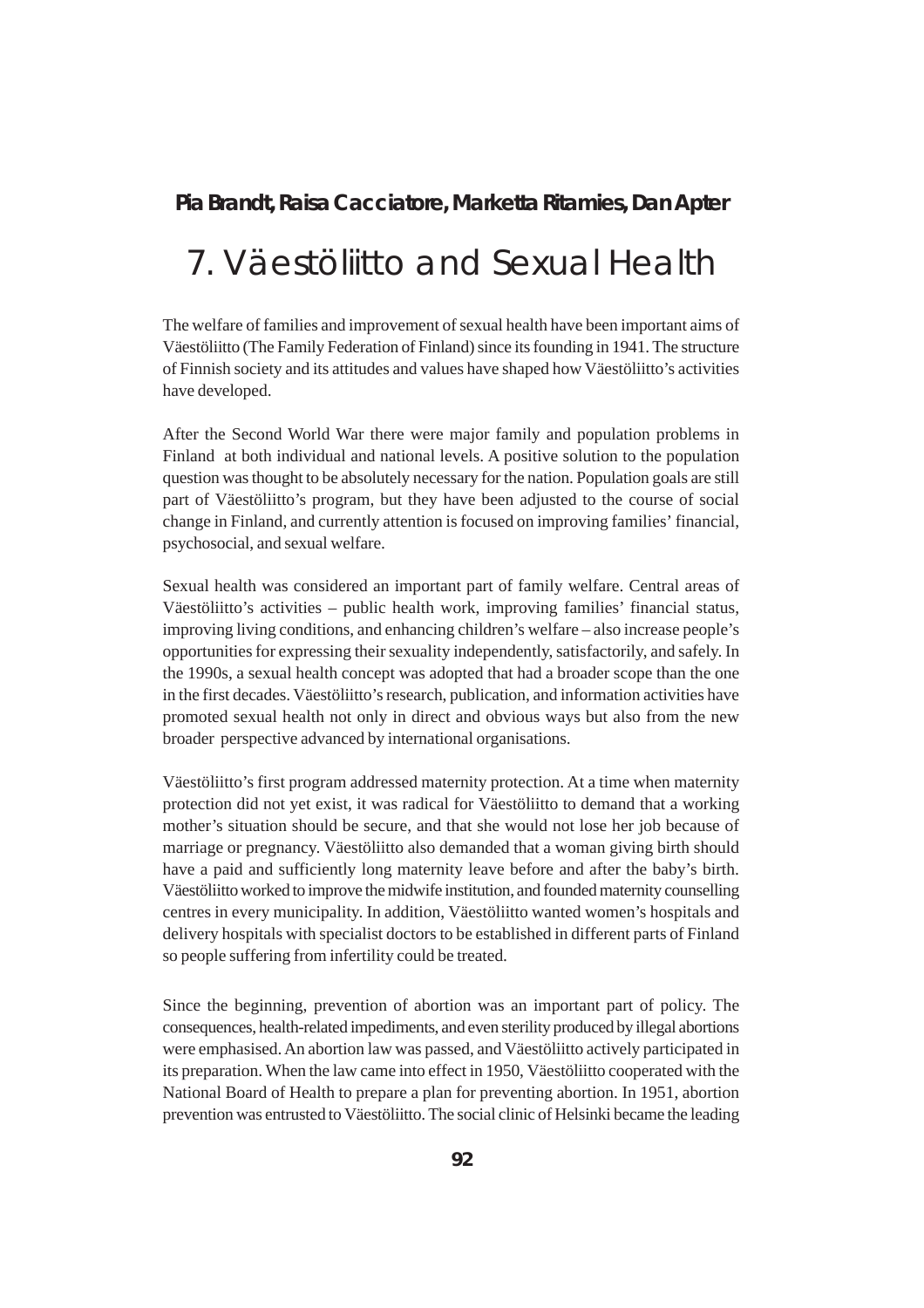clinic. Based on the Helsinki experience, Väestöliitto's nine other clinics began to specialise in this form of work.

When the Public Health Law came into effect in 1972, the work of Väestöliitto's social clinics was gradually transferred to be primarily the responsibility of local municipalities and their health care centres. Väestöliitto's task was mainly to provide pregnancy tests. Väestöliitto still closely follows the development of the abortion situation, taking active part in public discussion and producing instructional manuals and educational material related to abortion. Väestöliitto has tried to reduce the number of abortions in many ways: lobbying for improved sexual health services, delivering research information, increasing knowledge of contraception, and testing new contraceptive methods.

Väestöliitto can be considered a pioneer in sex education in Finland. As early as the 1940s, there were public lectures about contraceptive techniques. Physicians from the public health office lectured in several secondary and vocational schools, and courses were organised for young physicians to familiarise them with the new diaphragms Väestöliitto had imported. Demands were made for more effective family education in schools and for appropriate sex education for every age group. In 1947, a marriage clinic was founded in Helsinki, and by the 1950s eight more towns had their own clinics. Clinics gave contraceptive counselling to people who intended to get married or were recently married.

Väestöliitto was the first to start mail order sales of condoms in Finland, and later started the VL-Marketing company to take care of contraceptive devices' sales. Due to effective press campaigns as well as outside advertising, everyone became aware of condoms. Väestöliitto proposed to the National Medical Council that condoms should be manufactured using quality control procedures. In association with the mail order sale of condoms, Väestöliitto prepared and delivered educational materials about family planning. Even after oral contraceptives and IUDs became common in family planning, condoms continued to be important in young people's contraception. Therefore, campaigning and publicity have been directed especially to the young. In the 1980s, condoms assumed new importance for preventing AIDS and other venereal diseases. School campaigns conducted by Väestöliitto have emphasised both men's and women's responsibility for contraception.

Settling marital conflicts and resolving questions about sexuality have been central parts of marriage counselling at Väestöliitto clinics (called "family counselling" since the late 1970s). For example, clinic professionals try to assist married couples who have problems in their sex lives, when they cannot have children, and when a couple wants to divorce.

Because marriage and family clinics deal with so many problems in an individual's life, clinics are sometimes the pioneer organisations to confront particular social problems.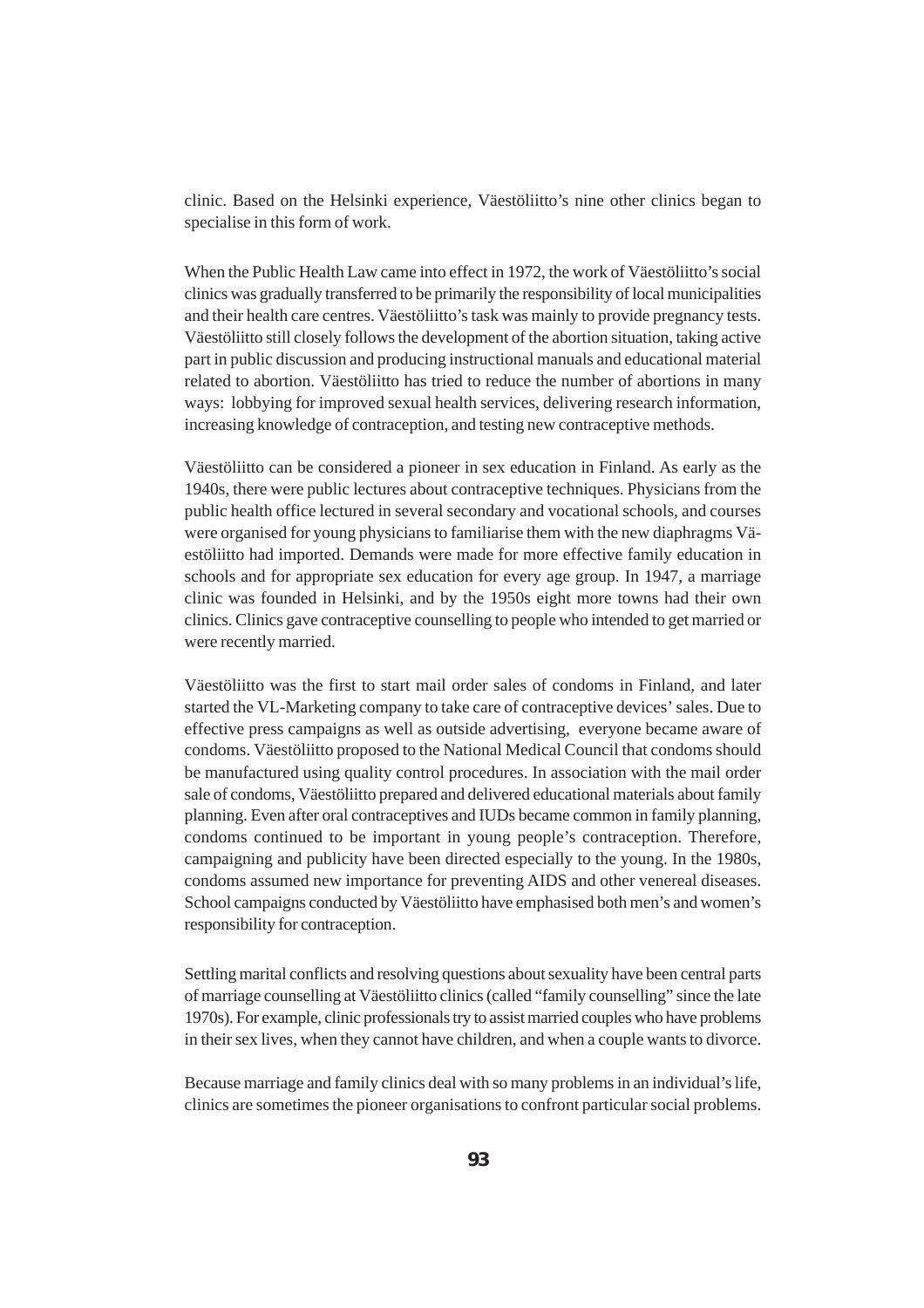When the Public Health Law came into effect in 1972, the tasks of marriage clinics – such as counselling about contraception and abortion – were transferred to the public sector. The law did not apply to arbitration of marital crises, family therapy, genetic counselling, infertility, or research work. In spite of financial problems, clinical work on these issues continued.

Arbitration programs for marital crises were developed, and sex therapy and therapy for individuals, families, and groups were started. International connections guaranteed that the latest international information could be adapted to this work. A special genetic counselling clinic was established in 1971. Since then, the genetics clinic has surveyed and researched unusual diseases, educated doctors and the population, and provided genetic counselling for clients.

The importance and lack of family education was noticed especially in the late 1970s. Väestöliitto, which had traditionally provided these services in association with the church and some municipalities, undertook efforts to develop and provide family education and training for professionals. Teaching materials for instructors of family education and education institutions were also produced. Over the years, hundreds of thousands of family education material such as pamphlets and books have been distributed throughout Finland. A course centre for family education was founded in the early 1980s and was called Väestöliitto's training centre.

In the 1980s, Väestöliitto once again sought new material for its clinical work and infertility treatment, and research became a new focus. Väestöliitto's Infertility Clinic in Helsinki was started in 1986 and is now the largest in Finland. The larger meaning of fatherhood was emphasised in this work, because artificial insemination demanded that the meaning of "fatherhood" be clearly understood. In the 1980s, an important part of Väestöliitto's activities was to encourage men to participate in family planning. Väestöliitto also operates infertility clinics in Turku and Oulu.

Research has always played an important role in Väestöliitto's activities. Over the decades since its founding in 1946, the Population Research Institute of Väestöliitto has conducted population, family, and fertility research. In 1951, Armas Nieminen, who worked in the institute, published his pioneering dissertation Fight about Sex Morals, which summarised Finnish discussions of sexuality in the 19th and 20th centuries. In the early 1970s with the support of the Academy of Finland, the Population Research Institute offered a place to work for sexual scientists Kai Sievers, Osmo Koskelainen, and Kimmo Leppo, who undertook a large-scale survey of Finnish sex life.

In the late 1990s, research on sexual health and sexology became an important part of the Population Research Institute's activities. In 1997, FINSEX-research, which studies Finnish sexuality and sex culture, became part of the work of the institute. In some of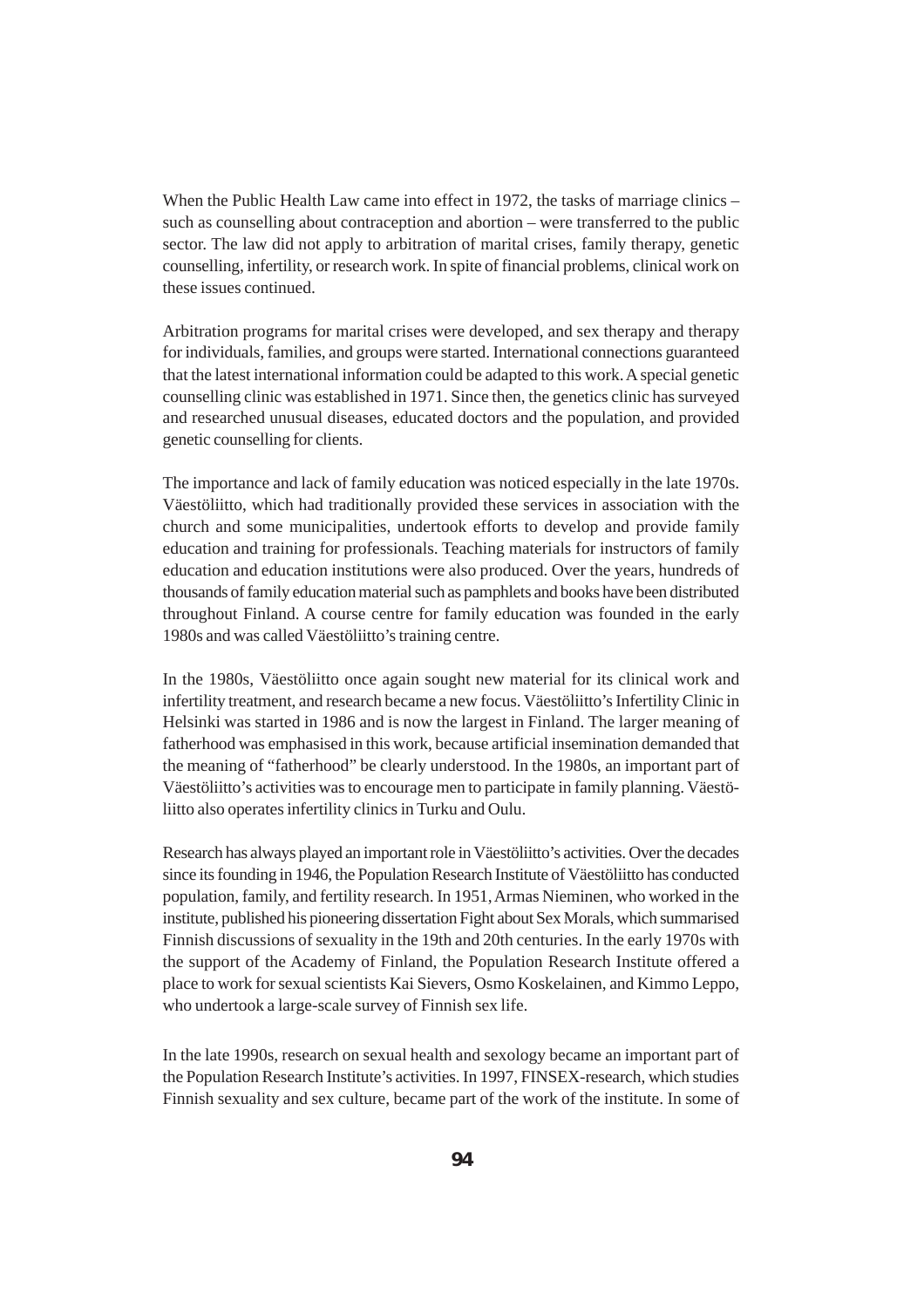this research comparisons are made among sexuality research in Finland, other European countries, and developing countries, as well as and with sexuality research done by international organisations. Young people's sexual issues are a major research subject of the institute.

# International Activities

Väestöliitto has been represented in the official delegation of Finland at all UN population conferences (Bucharest to Cairo). It was especially actively involved in the UN International Conference on Population and Development (1994) and its follow-up meeting (1999) and the Fourth World Conference on Women (1995) and its follow-up meeting (2000). It has been an advocate for the implementation of the commitments made in these conferences.

Väestöliitto is a member of the International Planned Parenthood Federation (IPPF), the Confederation of Family Organisations in the European Community (COFACE), and the International Union of Family Organisations (IUFO). In addition, researchers of Väestöliitto are members of the International Union of the Scientific Study of Population (IUSSP) and the European Association for Population Studies (EAPS). The Sexual Health Clinic of Väestöliitto has close contacts with The International Federation of Pediatric and Adolescent Gynecology (FIGIJ). Through these organisations and others, Väestöliitto has extensive international contacts both in industrialised and developing countries. Väestöliitto's expertise has been used in the evaluation of family planning projects in developing countries (Bangladesh, Mexico, Vietnam) and in starting the marketing of condoms in Hungary. It has had close cooperation with the UN Population Fund (UNFPA) since 1986.

Väestöliitto has recently expanded its activities in cooperating internationally for improving sexual health. The main aim has been to include sexual health components as part of ongoing projects.

Since 1985 Väestöliitto has been involved in overseas development projects in the field of sexual and reproductive health. The first project was in Mexico working together with Mexfam (Mexican Family Planning Foundation). The collaboration with Mexfam has continued. In 1998 the Finnish Foreign Ministry funded a new project "HIV/AIDS prevention with a gender perspective". Its goals are to prevent HIV/AIDS in Mexico by considering gender issues, providing information, and distributing condoms and Information, Education and Communication (IEC) materials.

In 1998 in rural Malawi, a pilot project funded by the William and Flora Hewlett Foundation was started. The goals of this project are to help primary health care professionals strengthen their family planning services and increase their efforts to offer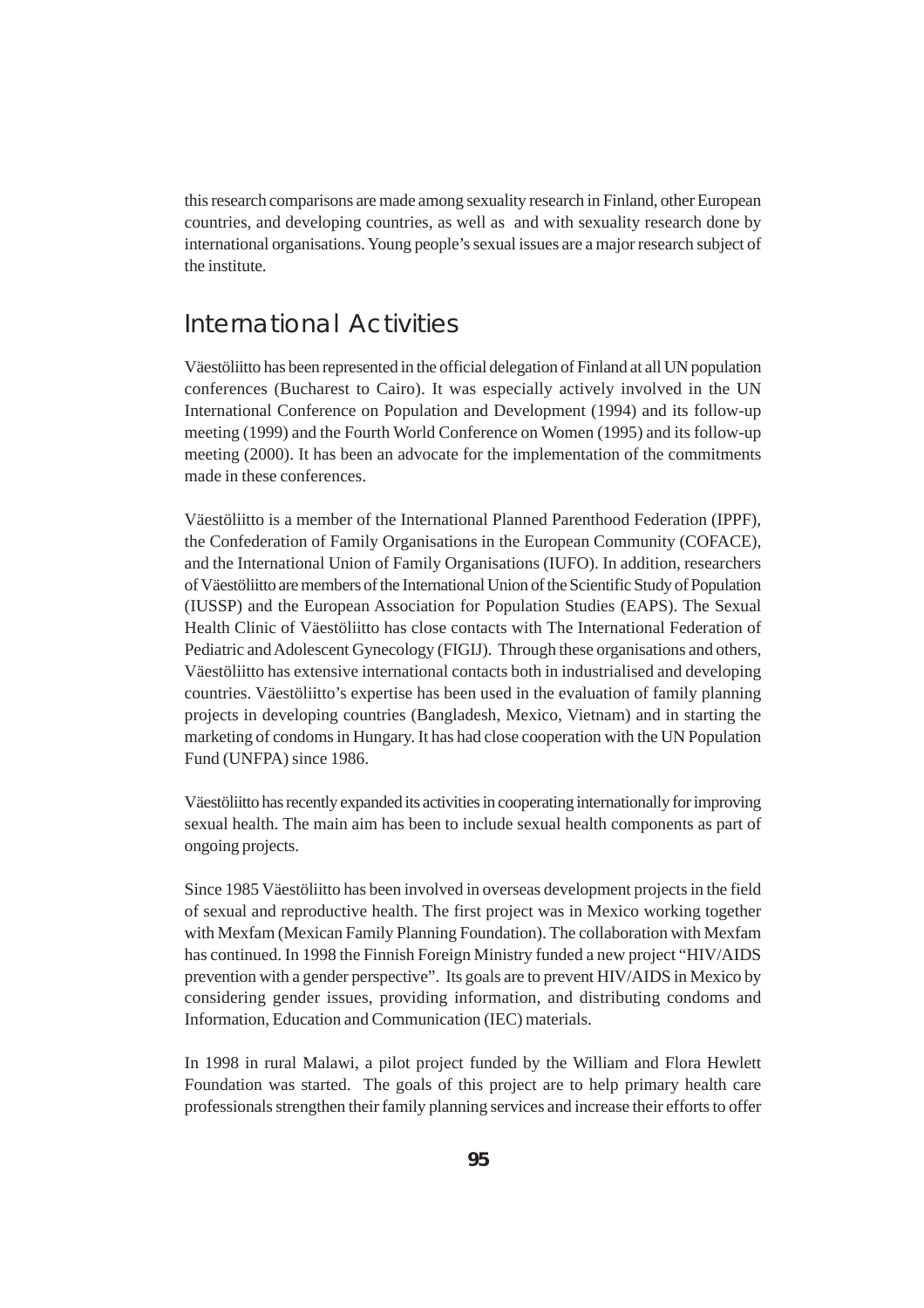programs designed to prevent AIDS and other STDs. A cooperation agreement was made between Väestöliitto and Finland's Mannerheim League for Child Welfare (MLCW) to integrate a sexual health component in their ongoing project in Malawi. The MLCW had established a training health centre in 1993 in the Lungwena area. This Malawian government operated health centre offers primary health care services including family planning, maternal and child health care, delivery care, and STD-prevention and treatment.

Väestöliitto participated in a Contraceptive Social Marketing Project in Vietnam in 1997 and 1998. The local co-operating partner for the project, funded by the Department of International Development Co-operation of Finland, was DKT International/Vietnam, which has specialised in the design and implementation of contraceptive social marketing projects. Contraceptive social marketing uses commercial marketing techniques and the resources of the local private sector to make contraceptives affordable and accessible to target populations.

A South African-Finnish joint cooperation to improve maternal care through training of nurses in KwaZulu-Natal Province started in 1999. It is also funded by Finland's Department of International Development Co-operation. The aim of the project is to decrease maternal mortality by improving midwife training and adolescent sexual health. It is a joint project of Finnish Midwife Teachers, the Finnish Midwife Association, Väestöliitto and Polytechnics of Helsinki, Pirkanmaa and Jyväskylä. Väestöliitto's emphasis area in this project is the prevention and decrease of teenage pregnancies and HIV infections.

In 2000, Väestöliitto became involved in another project, "Support to Namibian fight against HIV/AIDS among children and adolescents", also funded by the Department of International Development Co-operation. Several Finnish NGOs support the Namibian national AIDS program and the AIDS work of local officials and non-governmental organisations. The main beneficiary group of the project are 4-15 year old children. The goal is to reduce the spread of HIV by changing risky behaviour and improving life skills to help people avoid risky behaviour in the future. Providing information about HIV and sexual health to children and adolescents and decreasing child prostitution and substance abuse should reduce behaviour that increases risks of getting a STD.

# Väestöliitto in Finland

Väestöliitto works in several rather independent units: 3 clinics (Infertility, Medical Genetics, and Sexual Health Clinic), the Population Research Institute, a Child Care Unit, and Central Office. Väestöliitto has 110 full-time employees.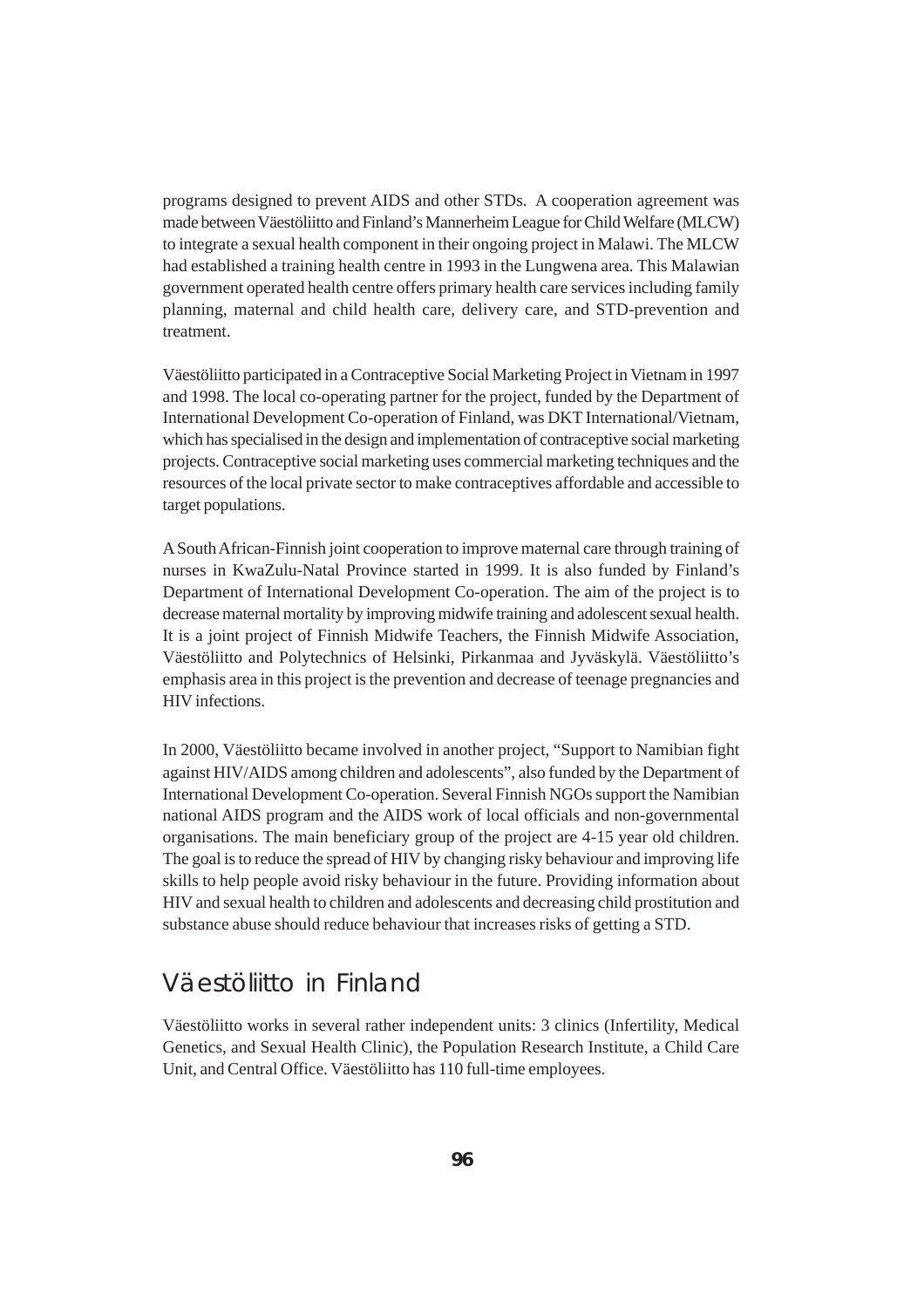# The Sexual Health Clinic

In 1991, Väestöliitto Family Planning Clinic in Helsinki started its services, and in 1996 its name was changed to the Sexual Health Clinic. The change of name reflects the broadened view of sexual health emphasised at the 1994 Cairo International Conference on Population and Development. In 1998, the Family Clinic (which originated from the Marriage Clinic) became part of the Sexual Health Clinic. A Family Clinic of Väestöliitto also operates in Tampere.

Väestöliitto's Sexual Health Clinic is the only broad sexology unit in Finland. Its programs are in a continual state of development and involve the cooperation of a multidisciplinary professional group. The Clinic's personnel consist of health care providers with many different specialities: psychologists, professional nurses, midwives, physicians, social workers, and students of different professions. Highly educated personnel work in the sexuality research and treatment unit. In the multidisciplinary group, consultation is convenient. Therefore, the group's knowledge and professional skills can be used effectively. The aim is to improve sexual health in Finland in many different ways. The human sexuality field is continuously changing, and is holistic, individual, and multifaceted. Sexual health is related to people's ability to experience their own sexuality as an inseparable and natural part of their humanity. The expression of sexuality is a unique, valuable, private, and continuously developing resource belonging to every stage of life. Having a well-fulfilled and healthy sex life contributes to the development of healthy self-esteem and gives security and pleasure.

# Services, Functions and Characteristics of the Sexual Health Clinic

# **1. Creating new ways to work**

Creating new effective ways to work has been the basic principle of the Sexual Health Clinic. Needs for sexual health services in society have been identified, and new methods for dealing with them have been developed. With the support of the Slot Machine Association (RAY), the Open House youth project was founded in 1988 in Helsinki. Today the project is a major source of sexual health care for people under 18. The Full Life-project concerned the sexuality of aging people; it operated from 1996 to 1998, and later became a part of the clinic's activities. In 1998, the Family Network project was begun with three years of financial support from the Slot Machine Association. This project works to improve the welfare of families with small children. People can also contact the Family Network if they have questions about parenting or sexual health.

In daily clinical work, old methods are improved, and new ones created. New treatments – for example, better contraceptive alternatives – are developed through research.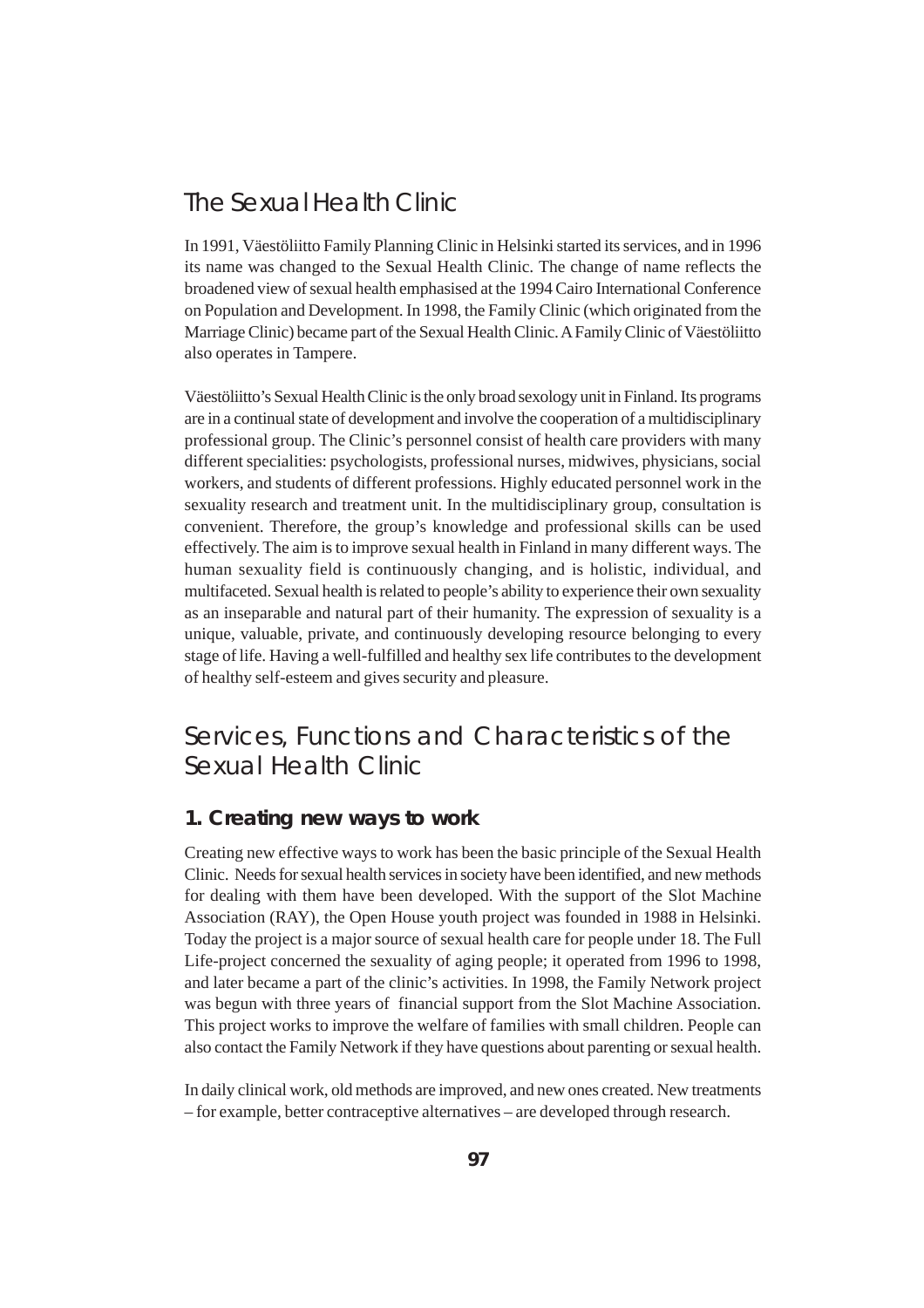# **2. Education and training**

The clinic's educational and training efforts focus on three groups: clients, professionals in the health and education fields, and students. These are explained next.

#### **Client education**

Open House personnel provide sexuality education for schoolchildren and students. Sex education is given in schools, but groups can also visit the clinic. Over the past several years, it was hoped that education would be provided to younger age groups, because children in preschool and lower grades are interested in some aspects of human sexuality. When children receive information at a young age about sexual health and about the human body and how it changes as they get older, they are much better prepared as adolescents to make independent and responsible decisions about their own sexuality. Information given at the right age helps form sexual identity, supports selfesteem, and reduces risky behaviour.

The purpose of articles and public lectures is to increase people's knowledge of sexuality and related topics of current interest. As a result of these lectures and articles, people's attitudes toward sexual health can change. The intent is to help people understand the value and meaning of sexual health, discard myths and taboos, and adopt healthy and responsible sexual attitudes.

### **Continuing training offered to health care and education professionals**

Health professionals are regularly invited to training sessions and seminars designed especially for them. Midwives and nurses participate in their own training sessions, for example. Phone consultations provide information to different professional groups. The clinic also offers professionals an opportunity to practice new skills, such as the technique of non-scalpel vasectomy. The Sexual Health Clinic's personnel provide training in the workplace when it is considered appropriate. The basic principle is sharing know-how and skills.

#### **Education offered to students**

The Sexual Health Clinic also participates in the education of health care students by offering training and teaching in the clinic. In addition, the Clinic has provided sexology education during the past several years as part of university medical education.

# **3. Publishing**

Publishing is an important part of the clinic's activity. Over the years, Väestöliitto has created broad-based sexology education materials that are well known nationally. The aim is to keep the prices of the publications low, so that circulation to health care centres, schools, clinics, hospitals, and private individuals can be as wide as possible.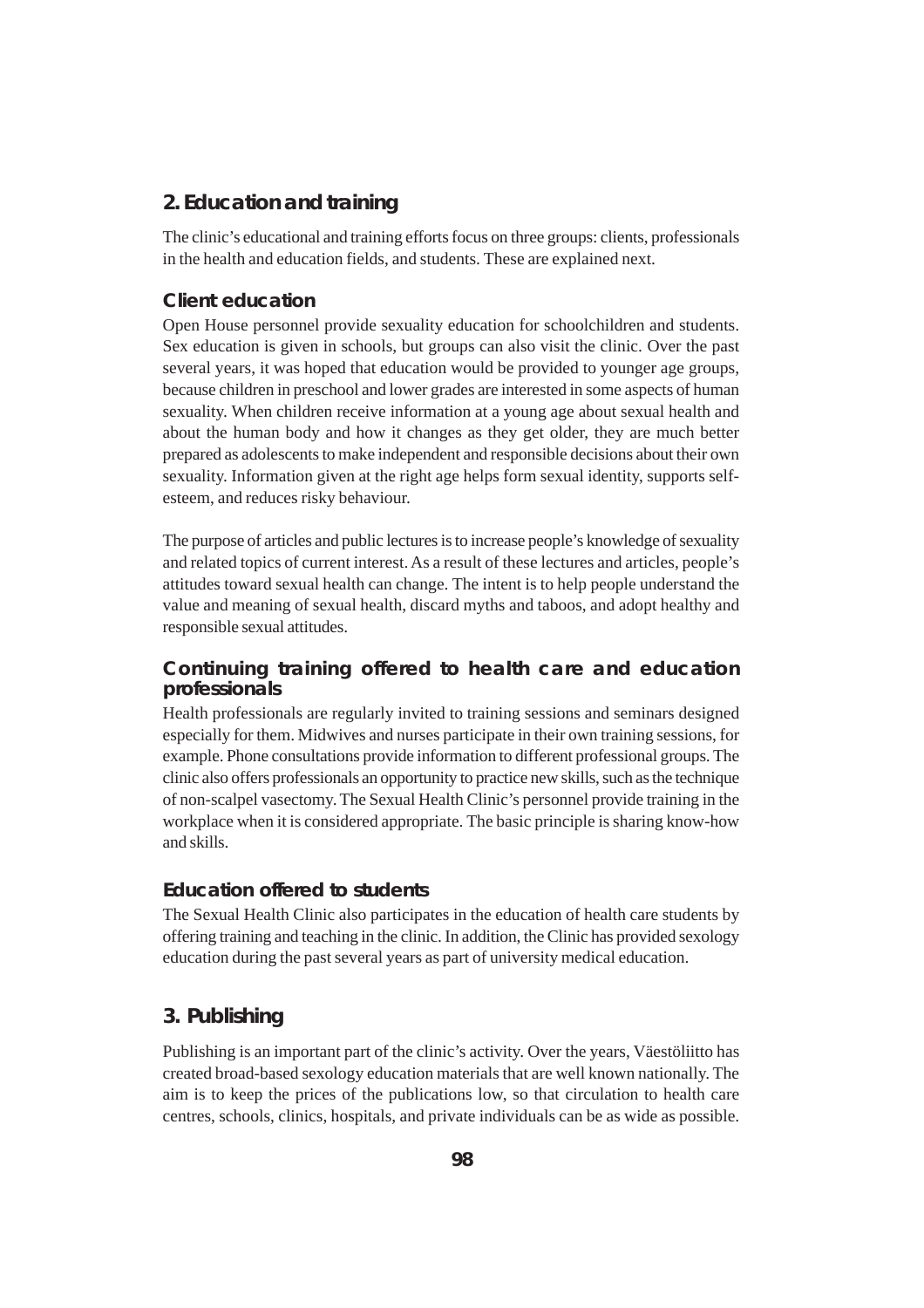Publications are evaluated and updated regularly. Väestöliitto also has a website that includes articles about sexual health, particularly for boys, including discussions about the structure and function of the penis, masturbation, relationships, and contraception. The Sexual Health Clinic's personnel have written several health care publications.

## **4. Advocacy**

As an independent special-interest group supporting the welfare of families, Väestöliitto works is to influence the development of society, so that the family's interests and people's sexual and reproduce health and sexual rights are always considered in political decision-making. Sexual development involves a long and vulnerable chain of events in an individual's life. In society today, benefits provided to people are central for their well being. The requirements for adequate parenthood can never be emphasised too much. The needs of parents and their children must be taken into consideration by makers of social policy, so that parents have the opportunity to work in the community without endangering their families. The importance of an individual's sexual rights and integrity must also be emphasised.

Finland is one of the leading nations in the world regarding the general level of sexual health of its citizens and the implementation of sexual rights. Väestöliitto works in close cooperation with members of the Finnish Parliament, the media, NGOs, and public sector organisations that implement health policy. During the past few years, Väestöliitto has increased the knowledge of members of parliament about sexual rights, sexual issues in general, and possibilities for maintaining and improving a high Finnish standard of sexual health for the population.

Väestöliitto's international unit has been an important part of the Sexual Health Clinic, and in 1999 it became a separate unit. International advocacy takes place at several levels. First, it is important that sexual health care at the national level be of high quality and be implemented as planned. Improved knowledge among members of parliament and among citizens has brought more prestige and influence to international work. Väestöliitto has been represented in official Finnish delegations to numerous international meetings. In addition, professionals from Väestöliitto have independently participated in several international forums. Striving to implement sexual rights globally is a huge challenge. The Nordic countries including Finland are pioneers in this effort. Danish, Finnish, Icelandic, Norwegian, and Swedish associations working in the field of sexual health and rights together prepared "The Nordic Resolution on Adolescent Sexual Health and Rights" for the follow-up meeting to the International Conference on Population and Development in Cairo. The Nordic experience shows that with persistent and committed action, many problems can be prevented or reduced in magnitude. It seems likely that the Nordic approach to sexual health problems of adolescents can be applied to programs and legislation for young people in other parts of the world.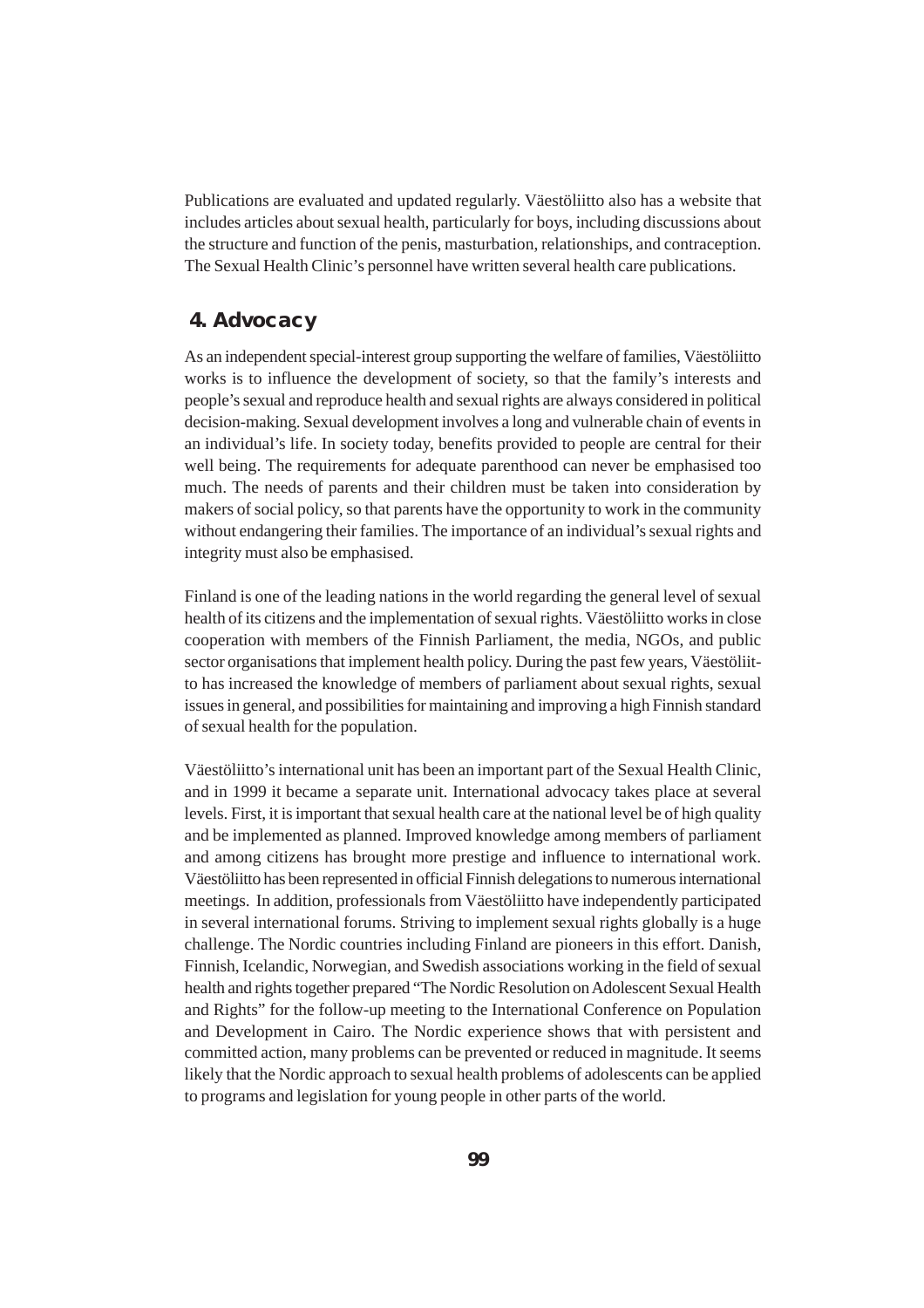Advocacy work includes publishing articles, participating in public discussion, acting as a professional, and giving interviews to the media. Professionals of Väestöliitto actively participate in discussions of problems and political issues that affect sexual health.

# **5. Clinical work**

In the Sexual Health Clinic, the client is examined and treated in a holistic fashion. Important components of client care are support for individual sexual development and functioning and reinforcement of sexual identity. The focus is always on individualised counselling and not only about diseases or problems.

#### **Gynecological clinical reception**

Women of all ages come to the gynecology clinic. Gynecological examination and counselling, questions about different life situations, and choosing contraception always involve unique situations, in which medical and personal matters are considered. The physician works as a counsellor and specialist, while the woman makes her own decisions about treatment and contraception. Clients with contraception problems are often referred to the clinic from their health care centres.

Perimenopausal women are a large client group. Hormonal replacement therapy and facts and beliefs linked to it have recently created much public discussion. The clinic's personnel give professional information about different alternatives and their effects, and try to make it easier for the client to make her own decision. Decision-making often takes time, and written material can then be of great value.

Treatment of sexual problems in the clinic is steadily increasing because it is easier to talk about problems to a reliable gynecologist and also because clients have not found help elsewhere.

# **Nurse's appointment**

The clinic's specially trained nurses do physical examinations, take pap smears, and give guidance. Nurses also provide emergency contraception to clients. These different services make it easier for clients to obtain the care they need. During the past decade some health care services have decreased in Finland. The availability of contraception has decreased and prices of contraception have increased. Therefore, it is important to develop alternative approaches to guarantee that services are available.

#### **Open House for adolescents**

The Open House for adolescents under 18 was founded in 1988. It provides free-ofcharge counselling, sexuality-related services, and support for building an individual's identity. Adolescents can come to the clinic without an appointment or can telephone to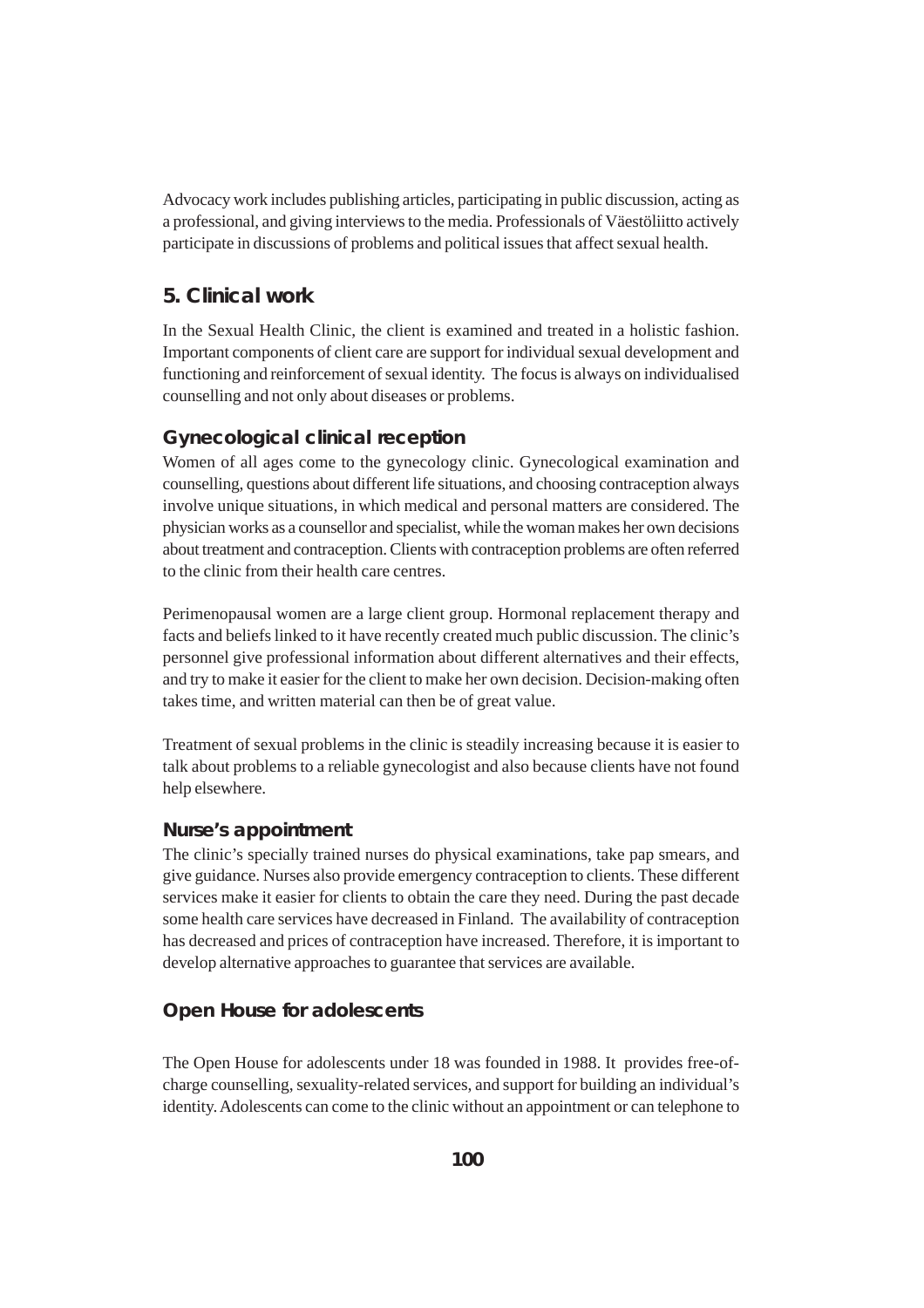make a future appointment. Appointment with physicians and psychologists need to be made in advance, but a nurse is available for walk in appointments when a young person needs help, support, or conversation with an adult. Subjects discussed in the clinic include growing up, maturation, dating, sex, sexually transmitted infections, and pregnancy.

Young women have used this service regularly for several years. They trust the clinic's personnel and share with them the joys and sorrows of growing into womanhood. There is no minimum age. If a young person is old enough to need our help, she/he is old enough to get it. If the client is very young, she/he is encouraged to discuss problems with the parents too. The Open House is meant for girls and boys. However, the majority of clients have been girls. In the spring of 1998 we opened a Service for Young Men with male employees. The intention was to increase boys' sexual knowledge and help them know their bodies. Questions about relationships and problems connected with sexuality are different for boys and girls. Väestöliitto's websites include articles about sexual health that are targeted especially for boys. In addition, conversation can take place through email. Professionals from the Open House also participate in community events for young people.

#### **Treatment for people experiencing sexual violence**

Women who have experienced sexual violence usually obtain acute treatment at a local health care centre or in a hospital. These places usually have time and resources for treating acute injuries, but nothing more. Long term effects of trauma and violence might not receive attention. If a woman does not need acute care for injuries, she may not seek health care help at all, nor even tell anyone about the incident. At the Sexual Health Clinic, treatment of people who have experienced sexual violence is integrated with the clinic's other activities. Thus, a person can come without fear of being labelled. The goal is to help women who do not get help anywhere else. The gynecological examination can be therapeutic and can support the healing process. Often treatment in the clinic is limited to discussing feelings and thoughts that the violence has caused: hurt, guilt, impurity, and the view that sexuality is no longer a positive part of life.

#### **Erectile dysfunction**

The clinic examines and treats factors that influence men's erection problems. New treatments, developed in the past several years, have brought remarkable help and have opened up the discussion of men's sexual problems. Counselling that considers the whole life situation and men's relationships is an important part of the clinic's work.

#### **Men's sterilisation**

Non-scalpel vasectomy is done at the Sexual Health Clinic under local anesthesia. Väestöliitto's Sexual Health Clinic was the first to introduce this technique to Finland. The new technique causes notably fewer complications and less pain. Sick leave is not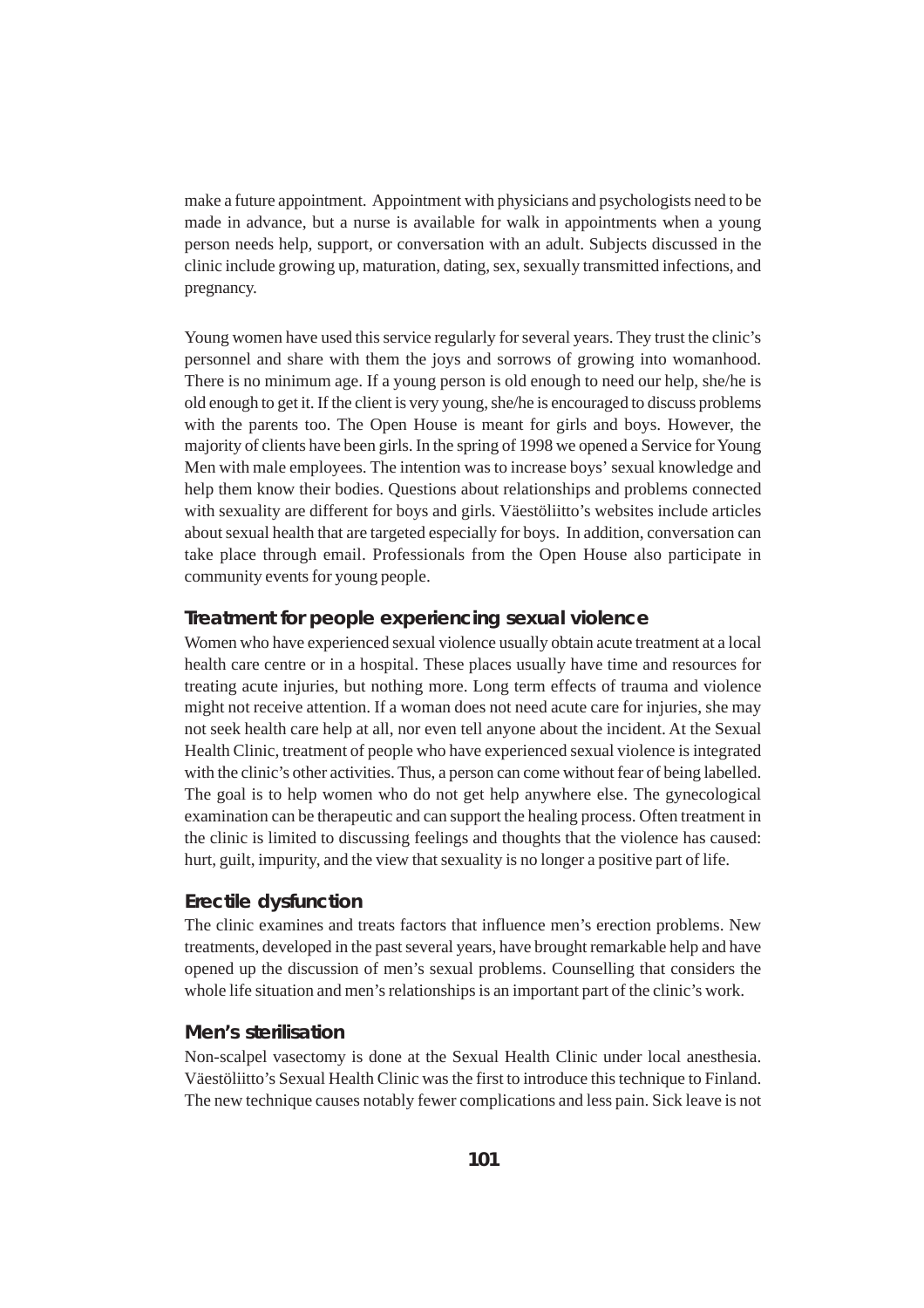needed, and recovery is very quick. If the man wishes, before the operation he can save a semen sample in Väestöliitto's sperm bank for later possible artificial insemination.

# **Psychologists**

There are four psychologists and psychotherapists in the clinic. They have specialised in family dynamics, relationships, and sexuality. The goal is to develop and test new ways and approaches for improving people's abilities to survive difficult situations, independently or with professional help.

Family counselling tries to improve the welfare of those with problems in relationships or in family crises. The types of counselling offered include psychotherapy for individuals, couples, and families. Psychologists also offer counselling, education, consultation, and advanced training.

#### **Sexual counselling**

Sexual counselling is an essential service of the Sexual Health Clinic. The clinic's phone service is free of charge and operates four days a week. Counselling is also given by email. Often it is easier for the client to make first contact by telephone. Much of the time, phone discussions provide sufficient treatment, because permission and information can often solve a sexual problem. Calls come from all over Finland.

### **Sexual therapy**

Sexual therapy helps clients with functional sexual disorders. At the moment, there are three clinical employees educated in sexual therapy. In the course of therapy, it is important that different types of professionals work in the same place so that their consultations are facilitated. It is easier for the client to have sexual therapy in the unit of the physician who suggests it, rather than changing the place of treatment.

#### **Research**

Scientific research has always been an important part of the work at the Sexual Health Clinic. The first research about contraception was done at the beginning of 1980. Results of Finnish development work that have reached the market include Nova-T-IUD, Norplant-implants, and the Levonova/Mirena-hormone releasing IUD. Väestöliitto has served as a research centre in clinical studies of these new contraceptives.

Research work has been done in cooperation with the medical industry, the Population Council, and WHO. Intensive research into hormonal contraception for men and new delivery systems are continuing. Research into women's functional sexual disorders and the development of adolescent sexuality are new and interesting research themes.